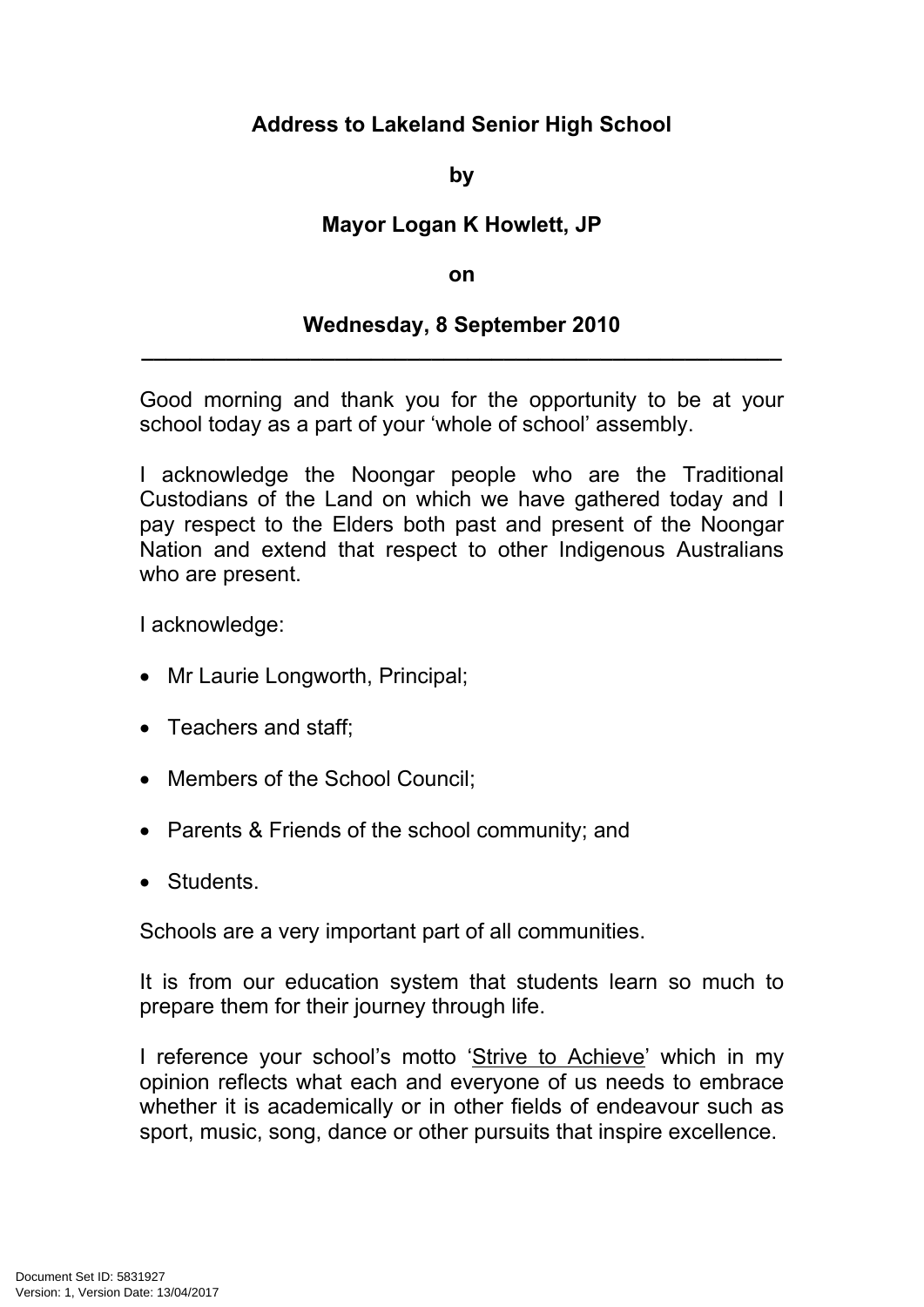At the inaugural Youth Olympics in Singapore recently one of the most common statements from competitors was, I achieved a PB or personal best – they didn't win a medal but through their 'striving to achieve' attitude they produced results that gave them and those that supported them a great sense of pride.

Reading your school's monthly publication of Lakeland Lines I see how each and every one of you contribute to achieving your own personal best outcomes and how you enrich the standing of your school in the community.

I have also had the honour of being present when public recognition of your achievements has occurred and to see first hand how proud each and every one of you reacted to the announcement.

Importantly, I also saw how proud your family members were and also Mr Longworth and other teachers – for them it reflects on their contribution to your personal growth and re-enforces the values of family and the school community.

Last night my wife Patricia and I, together with Councillor Sue Limbert attended a Chaplaincy Celebration Event at the Hamilton Senior High School to recognise and acknowledge the work of Chaplains in their school.

Our City is a strong supporter of chaplaincy services throughout our district and today I want to acknowledge the excellent contribution chaplains make to the community – may God bless their continued efforts and their interactions with each and every one of you and your families.

Last night my wife referred me to The West Australian newspaper and a snapshot of your School Ball photographs taken in June this year at the Esplanade Hotel, Fremantle.

I must say that when my wife and I arrived at the Esplanade Hotel to attend another function on that same night I had stopped on the pavement to telephone our son when I noticed the limos arriving at the hotel – to which I advised our son that we had to park our limo down the road because of the logjam of limos at the front of the hotel.